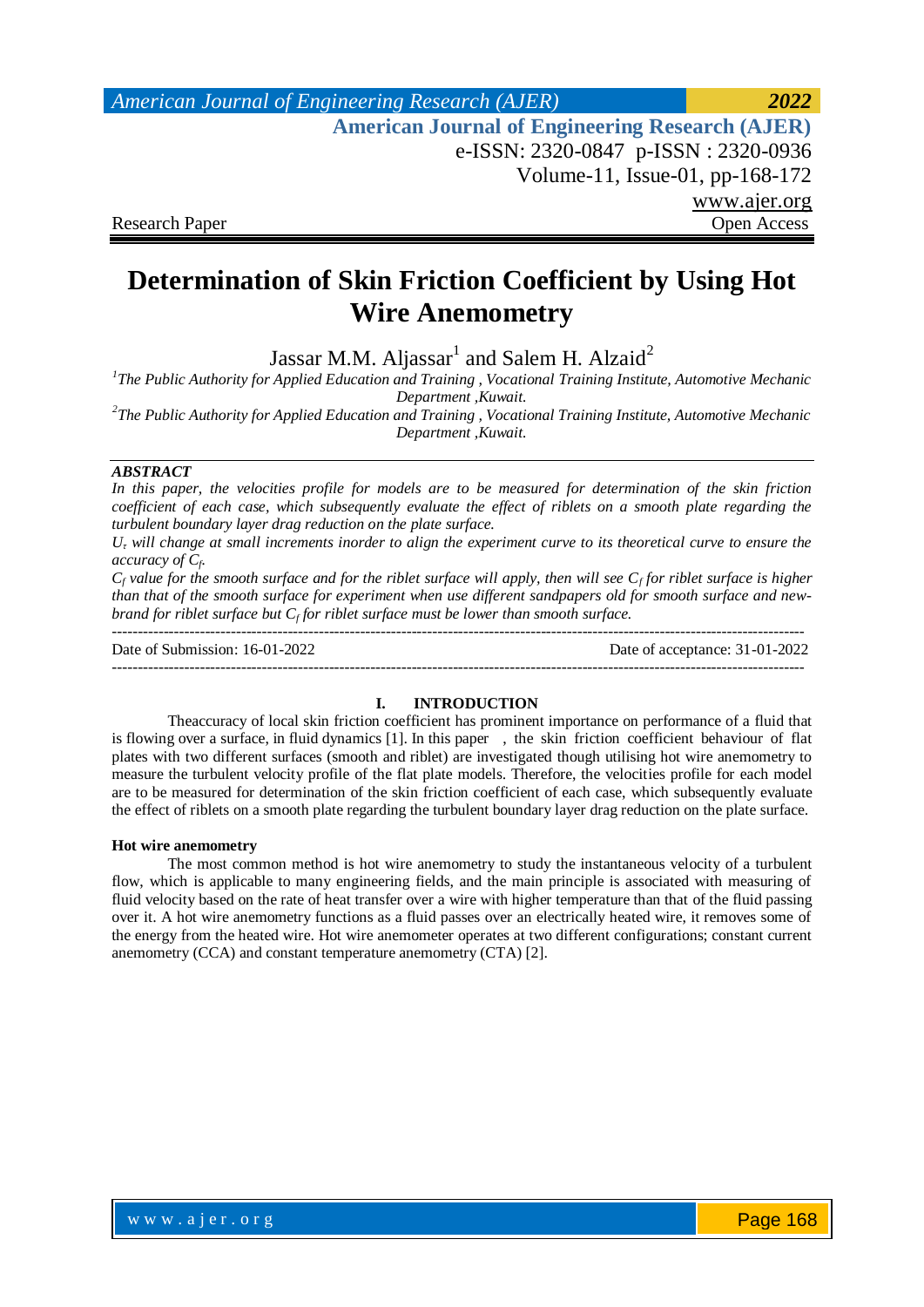*American Journal of Engineering Research (AJER) 2022*



#### **Test equipment**

To present the experimental work, test rig is constructed through fitting the test equipment to the AIR FLOWBENCH AF10. List of test equipment as following.

- A single hotwire anemometer (normal) for measuring of turbulent flow velocity
- 290mm x 150mm flat aluminium plate (smooth)
- 290mm x 150mm flat aluminium plate (riblet)

 A manual traverse unit to provide platform for the anemometer and for measuring y distance of the probe from the plate (which is Z in data).

- FC0510 Micromanometer is for measuring of air flow velocity through connecting to the pilot tube.
- Dantec Dynamics system for data recoding in relation to location of the probe.

State of boundary layer flow turbulent is initiated through placing a sandpaper above the area where the flow was measured. The air flow bench is used to provide air flow at constant rate during the experiment, and the free stream velocity at the inlet of the air flow bench was measured about 20m/s. The flat plates are placed in an enclosed chamber to ensure that the air flow does not dissipate as it flow over the plate, hence providing accurate reading of the velocity.

The anemometer probe was initiated by setting it to the plate as close as possible, using the manual traverse. Measurement of the velocity started from 0.05mm from the plate, and distance is increased by increment of 0.2mm for first 11 iterations and then increment was increased to 0.4mm for next 8 iterations after that increment was increased to 0.5mm for next 8 iterations and the last 3 iterations were increased by 0.75mm to complete 30 iterations. The procedure for measuring of velocities were kept constant for both plates with smooth and riblet surfaces.

Collected data from the experiment are processed (filtered) through signal conditioner to prepare for the A/D converter to convert signal from analogue to digital, which then interpreted through PC software for data analysis [2].

## **II. DISCUSSION EXPERIMENTAL RESULTS**

Collected data from the experiment was presented in voltage, hence calibration is required in order to convert the data into velocity. With the provided calibration data, the calibration curve was plotted using the values for Umean and E, in order to obtain the polynomial liberalisation equation of CTA voltages, as shown in figure 1. The order of the equation increased to 4rd order for better computational time. In addition, King's law is another approach which can be used for calibration, which is described in terms of  $E^{\wedge}2=A+BU^{\wedge}n$ .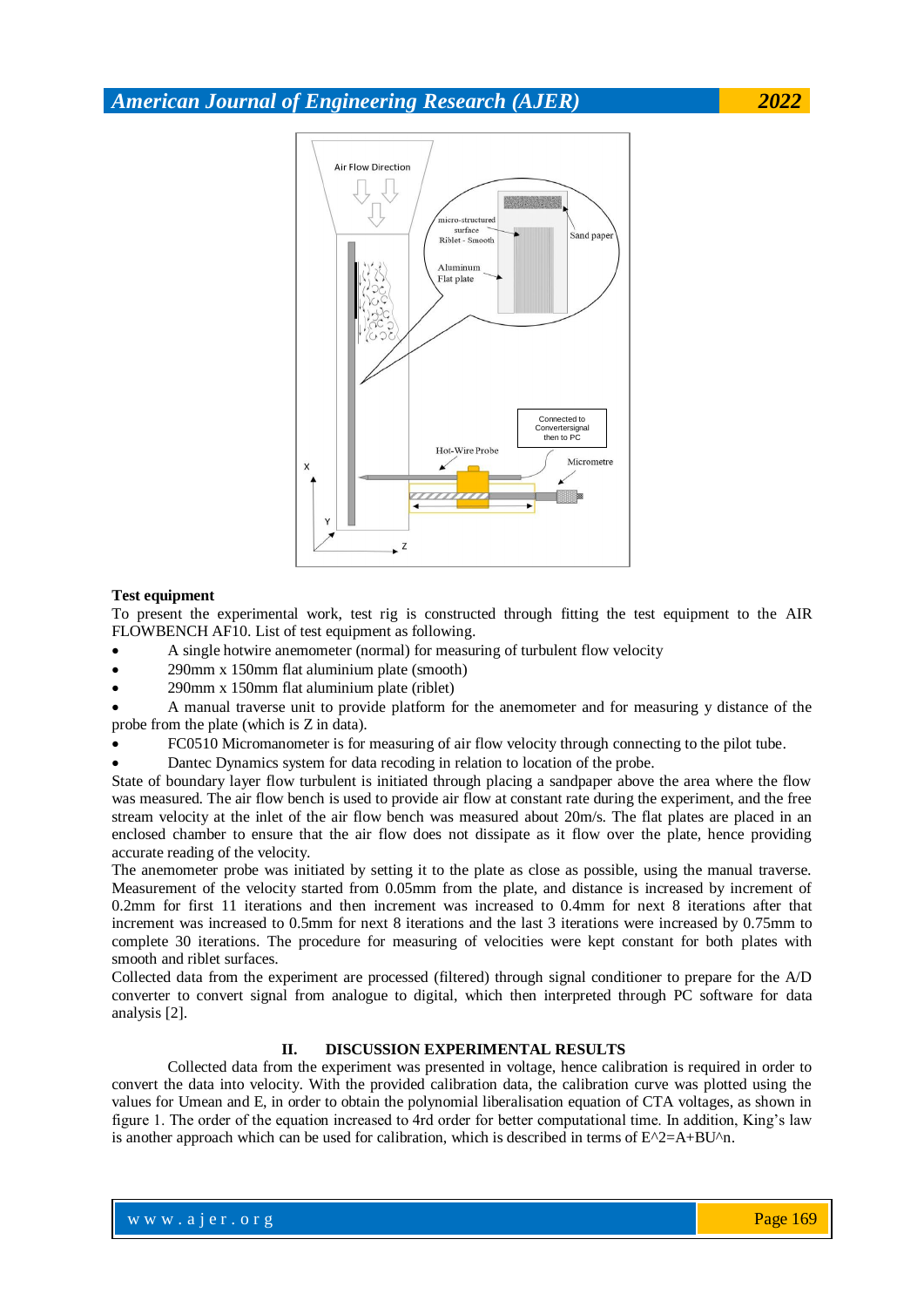*American Journal of Engineering Research (AJER) 2022*



Next, velocities were calculated so the values can be used to determine the free stream velocity,  $u_e$  for smooth and riblet surface, as shown figure 2. From the graph,  $u_e$  for smooth and riblet are approximated to be 19.663m/s and 19.779m/s, respectively. However, the free stream velocities slightly lower than that of the measured free stream velocity (inlet) of approximately20m/s.



Figure 2- Mean velocity against distance between probe and plate

In order to compare the experimental and theoretical velocity profiles, non-dimensional velocity U+ and distance y+ values were calculated through applying the logarithmic law of the wall, which provides a good approximation for the entire velocity profile [3]. The ambient temperature was taken at  $18.8^{\circ}$ C as it was measured during experiment, hence the kinematic viscosity, vof  $1.5002 \times 10^{25}$  m<sup>2</sup>/swas considered.

Eq. 
$$
I - U + U_{+} = \frac{u}{u_{\tau}}
$$
, Eq. 2 - y + y^{+} =  $\frac{yu_{\tau}}{v}$ , Eq. 3 - The Law of the wall  $\frac{u}{u_{\tau}} = \frac{1}{k} \ln \left( \frac{yu_{\tau}}{v} \right) + C$ 

Where,  $u_{\tau}$  is friction velocity, u is the measured velocity, k is the Von Karman constant and C is a constant. The constant  $k=0.41$  and  $C=5$ .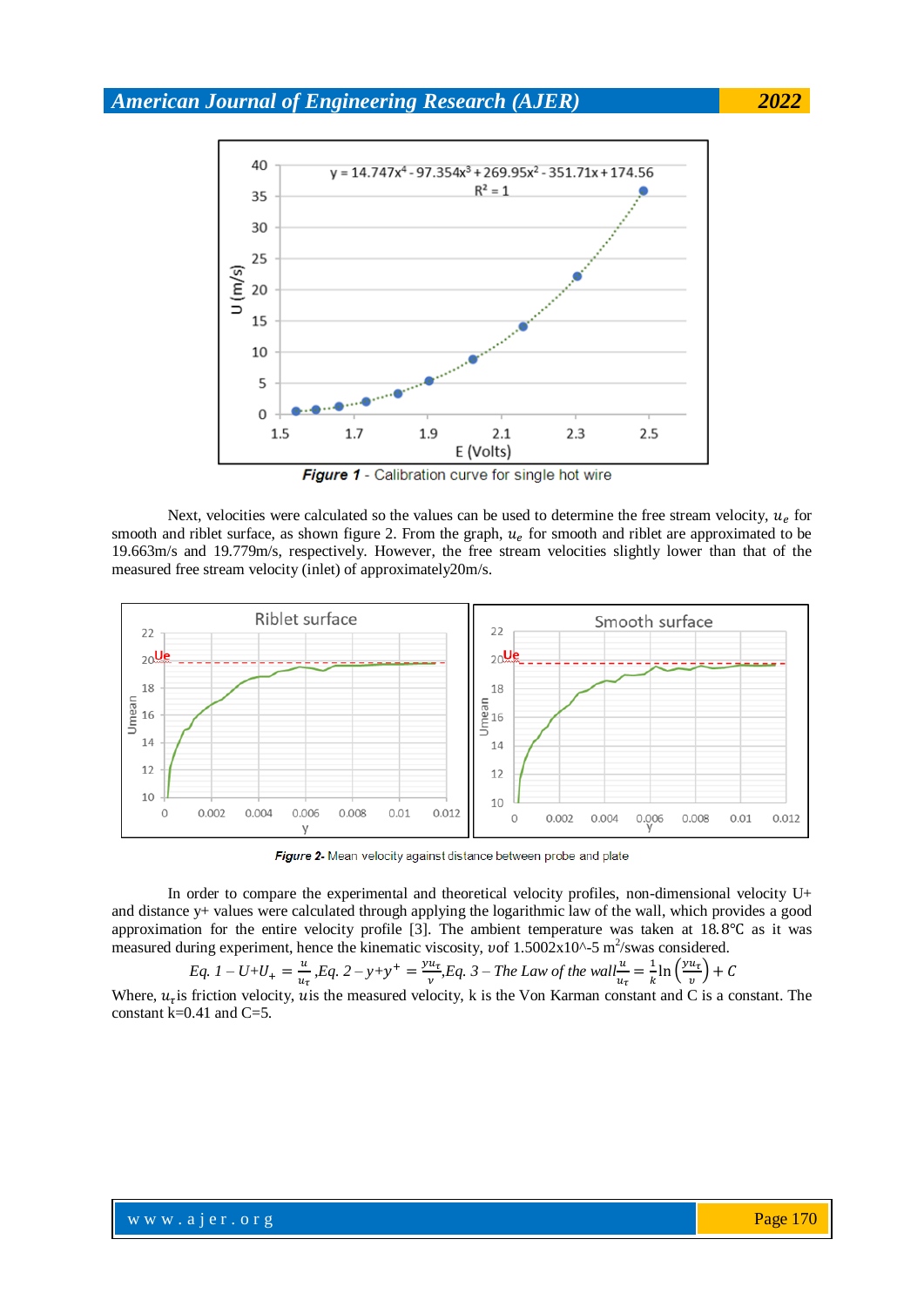# *American Journal of Engineering Research (AJER) 2022*



Illustrates in figure 3 U+ vs y+ plots for both surface, where by varying the friction velocity,  $u<sub>\tau</sub>$  the best fit between the experiment data with its theoretical data are obtained. For both surfaces, the linear region of the plot is assumed to be applicable however due to too much uncertainties in the experimental data, the plots suggest that the results were not accurate enough to deduct acceptable result. The  $u<sub>\tau</sub>$  for smooth and riblet surfaces are approximated to be 0.975 and 0.998, respectively, which subsequently used to determine the skin friction coefficient,  $C_f$ .

With the obtained  $u<sub>\tau</sub>$  values for smooth and riblet surface, the skin friction coefficients were calculated using the equations 4 and 5.

$$
\tau_w = \rho u_\tau^2 C_f = \frac{\tau_w}{0.5 \rho u_e^2}
$$

*Eq.4 – Wall shear stress. Eq. 5 – Skin friction coefficient.*

Where,  $\tau_w$  is the wall shear stress and  $\rho$  is air density at ambient temperature. The skin friction coefficient for smooth was calculated to be 0.004918 and 0.005092 for riblet surface. In theory, riblet method is used to reduce the drag in turbulent flow through increasing downstream velocity of a fluid over a surface, hence decrease in skin friction coefficient. However, the calculated values for smooth and riblet surfaces were unexpected results because  $C_f$ riblet surface higher than the smooth surface that is because used old sandpaper